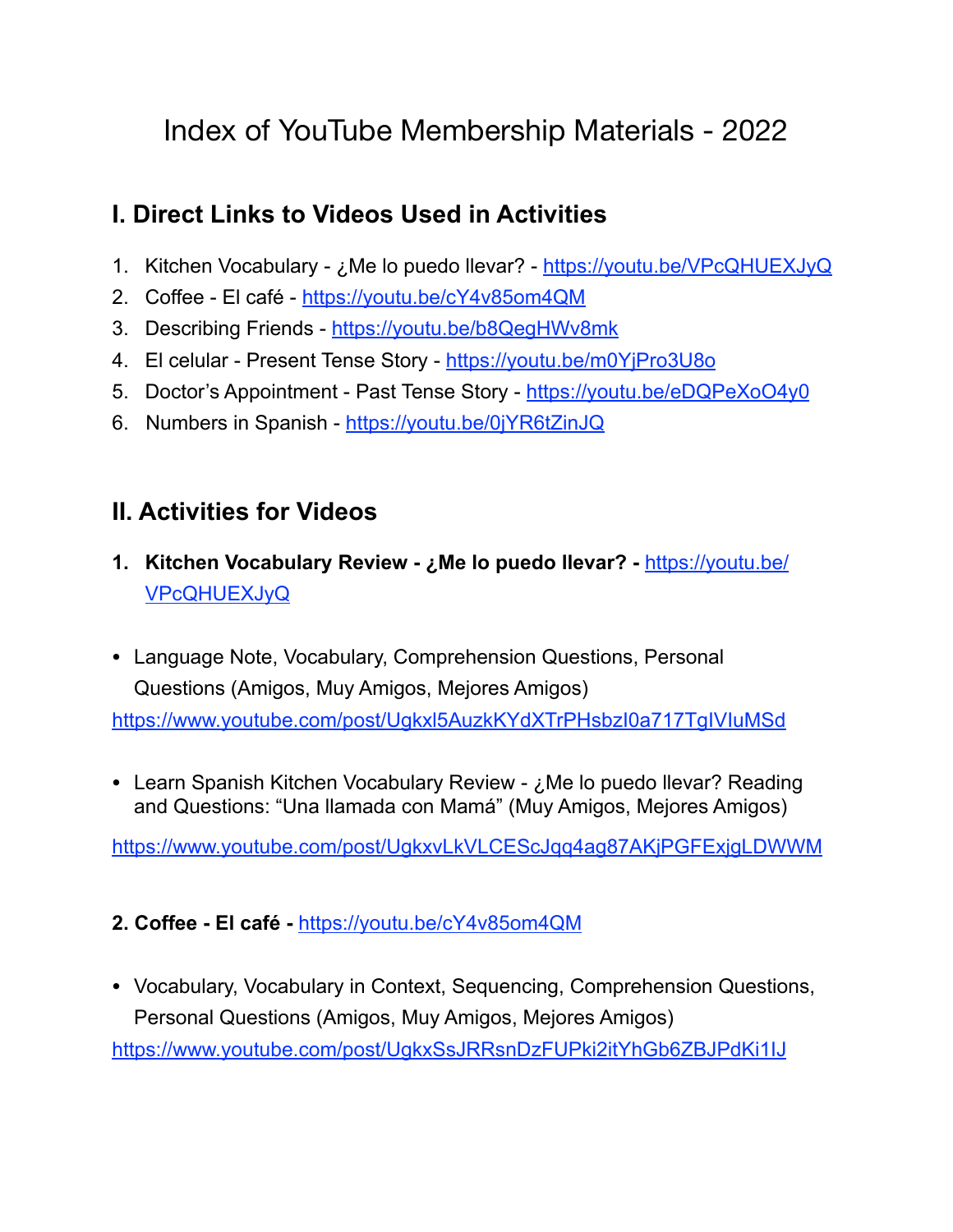• Listening with Graphic Organizer and Key Words (Amigos, Muy Amigos, Mejores Amigos)

<https://www.youtube.com/post/UgkxQaGEWSdhQFdvKEb8G4Elm3IseE7CWqi4>

• Coffee - Reading and Questions "Qué rico café" (Muy Amigos, Mejores Amigos)

<https://www.youtube.com/post/UgkxKaNWinmeUr55k0RDZGsih4xXvb0m1IWh>

## **3. Describing Friends -** <https://youtu.be/b8QegHWv8mk>

• Describing Friends - Imperfect Tense, Vocabulary, Comprehension Questions, Verb Practice (Amigos, Muy Amigos, Mejores Amigos)

<https://www.youtube.com/post/UgkxSq3amsc7TZWSGtlzhdRzVRdgL5ZqVlGX>

- Describing Friends Transcript, translation and reciprocal verbs (Amigos, Muy Amigos, Mejores Amigos) <https://www.youtube.com/post/UgkxwrVLlhqEWNoCixWnsBLNnmV6Ee8cdXeW>
- Describing Friends Reading and Questions: La visita de Mónica (Muy Amigos, Mejores Amigos) <https://www.youtube.com/post/UgkxIcu5W5sc6TRLQQ48Xd-8QuMUObVp-5qc>

## **4. El celular - Present Tense Story -** <https://youtu.be/m0YjPro3U8o>

• El celular Present Tense Story - Vocabulary and Sequencing (Amigos, Muy Amigos, Mejores Amigos) [https://www.youtube.com/post/UgkxFfUPHVMpm5W\\_xN3T4IZ73oMmiU-Owbv9](https://www.youtube.com/post/UgkxFfUPHVMpm5W_xN3T4IZ73oMmiU-Owbv9)

### **5. Doctor's Appointment - Past Tense Story -** <https://youtu.be/eDQPeXoO4y0>

- Doctor Appointment Past Tense Story Vocabulary, Sequencing, Comprehension Questions (Amigos, Muy Amigos, Mejores Amigos) [https://www.youtube.com/post/](https://www.youtube.com/post/UgkxfvhuRGQocWZ7P9Wi0mJ9NkaDH2gFGWzJ) [UgkxfvhuRGQocWZ7P9Wi0mJ9NkaDH2gFGWzJ](https://www.youtube.com/post/UgkxfvhuRGQocWZ7P9Wi0mJ9NkaDH2gFGWzJ)
- Doctor Appointment Reading and Questions: Doctora Valentina (Muy Amigos, Mejores Amigos)

[https://www.youtube.com/post/UgkxmiD8JBTXU7WPNDHuMgfdyzmt3L4qc\\_Q9](https://www.youtube.com/post/UgkxmiD8JBTXU7WPNDHuMgfdyzmt3L4qc_Q9)